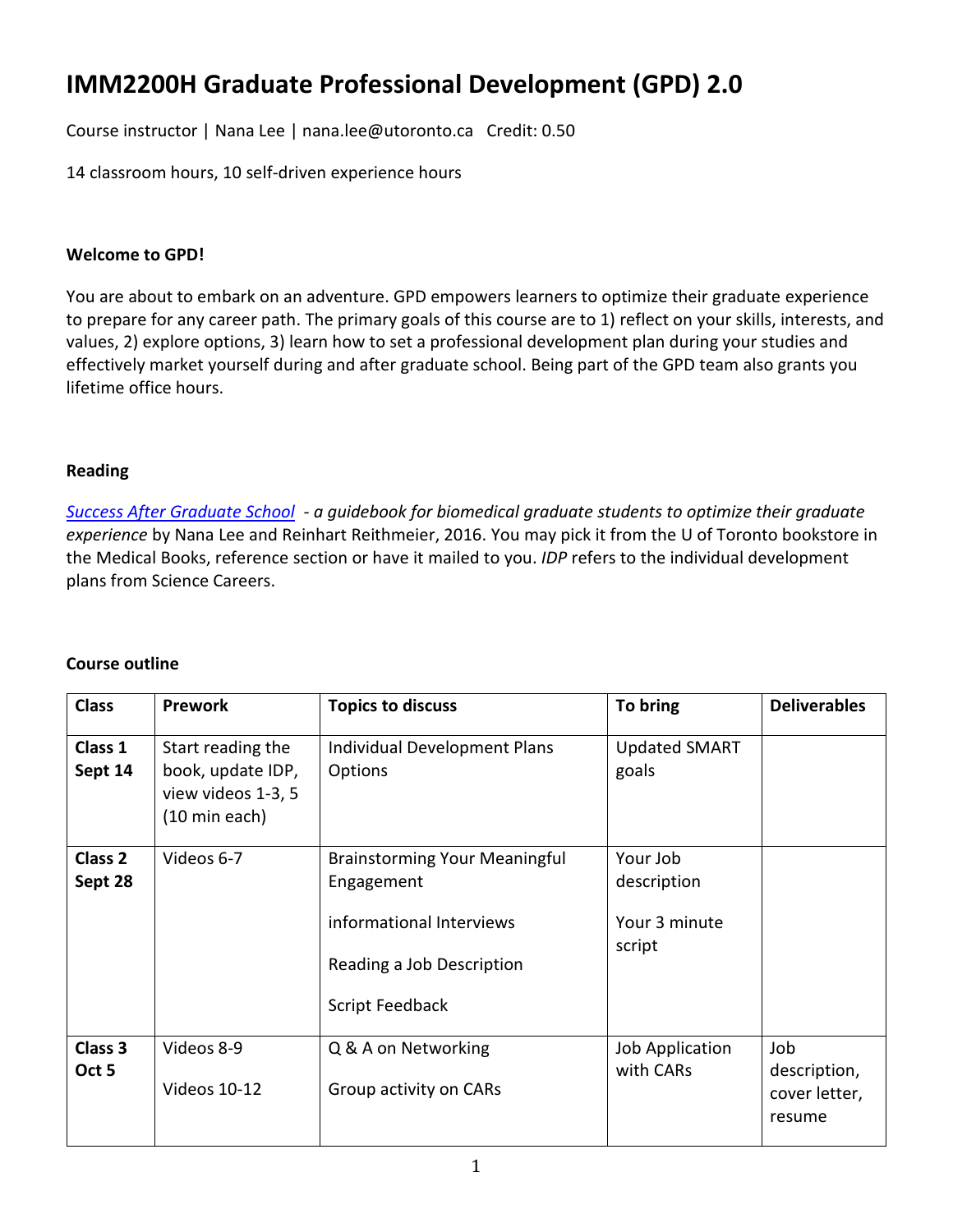| Class <sub>4</sub><br><b>Oct 19</b>  | Video 13<br>Video 14                     | Mock Interviews<br>Presenting Impromptu<br>Peer Feedback on slide | One static slide        | Job<br>description,<br>cover letter,<br>resume                                                                     |
|--------------------------------------|------------------------------------------|-------------------------------------------------------------------|-------------------------|--------------------------------------------------------------------------------------------------------------------|
| Class 5<br>Nov <sub>2</sub>          | Videos 15, 17-20                         | Q & A on videos<br>3MT practice                                   | Revised static<br>slide |                                                                                                                    |
| Class 6<br><b>Nov 16</b>             | Video 21                                 | 3MT final presentation, networking                                | Final slide             | 3MT<br>presentation,<br>IDP & book<br>reflection,<br>informational<br>interview<br>presentation<br>(if applicable) |
| Class <sub>7</sub><br>May 24<br>2021 | Self-driven<br>meaningful<br>engagements | Chats about your engagements!                                     | Your experience         | June 1<br>Reflection<br>Two                                                                                        |

# **Breakdown of Marks (deliverables + presentations + attendance/participation)**

#### **1. Written Assignments (55%)**

**Job application**: Write a one-page cover letter and a resume for a job description or proposal. Include the job description as well. **Prepare for Sept 28 Class Discussion.** Electronic copies due by **Oct 5th before class** as word documents. **(15%)**

**IDP and book reflection**: Write a 700-900 word reflection (not a summary or review) on "Success After Graduate School" and how it changed your views, if any, on designing your own graduate experience and/or career path. Also include a reflection on your IDP with three specific SMART goals by **Nov 16th before class. (15%)**

**Reflection Two:** Write a 1200-1500 word reflection on all of the follow-up professional development activities (minimum of 10 hours) you have accrued since class hours. Items to include are how you used your SMART goals to guide your self-directed experiences in graduate school and how you assessed your own development in these skills. Activities may include but are not limited to: GPS workshops, 3MT competitions, teaching, initiating a student/faculty activity, experiential learning, consultation time with the instructor, mentoring others. Students are to consult with the instructor about their intended activities. **Due June 1, 2021. (25%)**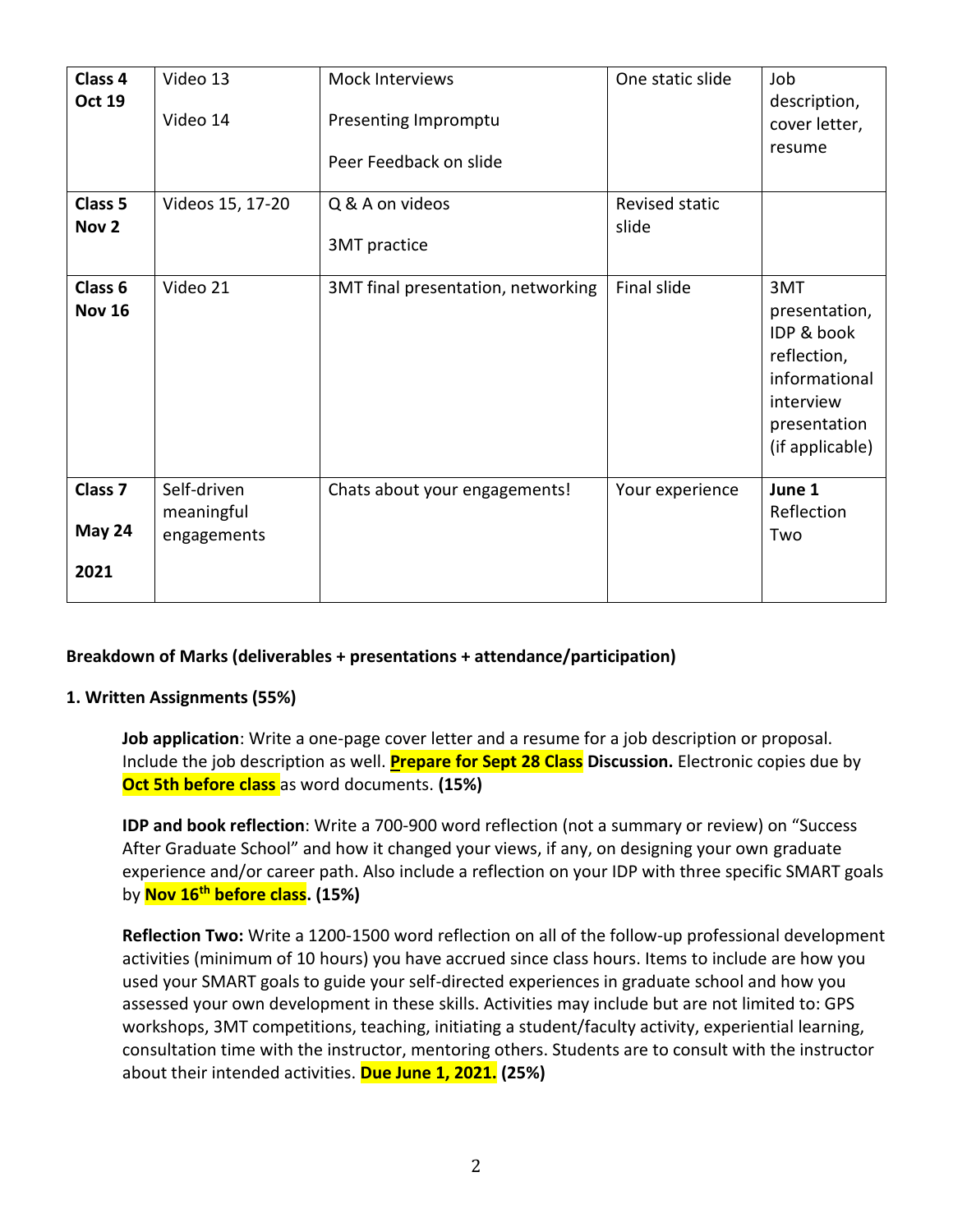# **2. Presentations (25%)**

**Three Minute Thesis (3MT) final**: Present your research in three minutes with one static slide to the general public, describing why it is significant to today's society. (15%)

**Guests**: Present your informational interview summary or bring in a guest for last class. (10%)

# **3. Attendance and Participation (20%)**

#### **Rubrics and Suggestions**

# **Deliverable #1. Job application - Cover Letter/Resume (10 points each, 20 points in total)**

| Criteria - Cover Letter                                  | <b>Points</b> |
|----------------------------------------------------------|---------------|
| Company header and date                                  |               |
| Opening paragraph                                        |               |
| Middle section (WHY that company, what are you offering) | 4             |
| Last paragraph/closing                                   |               |
| Signature                                                |               |
| Your contact info                                        |               |

| Criteria - Resume                                  | <b>Points</b> |
|----------------------------------------------------|---------------|
| Overall appearance                                 |               |
| Experience – CAR statements                        | b             |
| Education                                          |               |
| Skills if applicable, selected awards/publications |               |

#### **Deliverable #2. Book Reflection (20 points in total)**

| <b>Criteria</b>                                            | <b>Points</b> |
|------------------------------------------------------------|---------------|
| Insightful new ideas regarding your own career development | -10           |
| and reasonable SMART goals with specific next steps        |               |
| Clarity, grammar, professionalism                          | 10            |

# **Deliverable #3. Engagement Reflection (20 points in total)**

| Criteria                                                       | <b>Points</b> |
|----------------------------------------------------------------|---------------|
| Insightful new ideas reflecting on your milestones achieved in | - 10          |
| the 10 hours of professional development and reasonable        |               |
| SMART goals with specific next steps                           |               |
| Clarity, grammar, professionalism                              | 10            |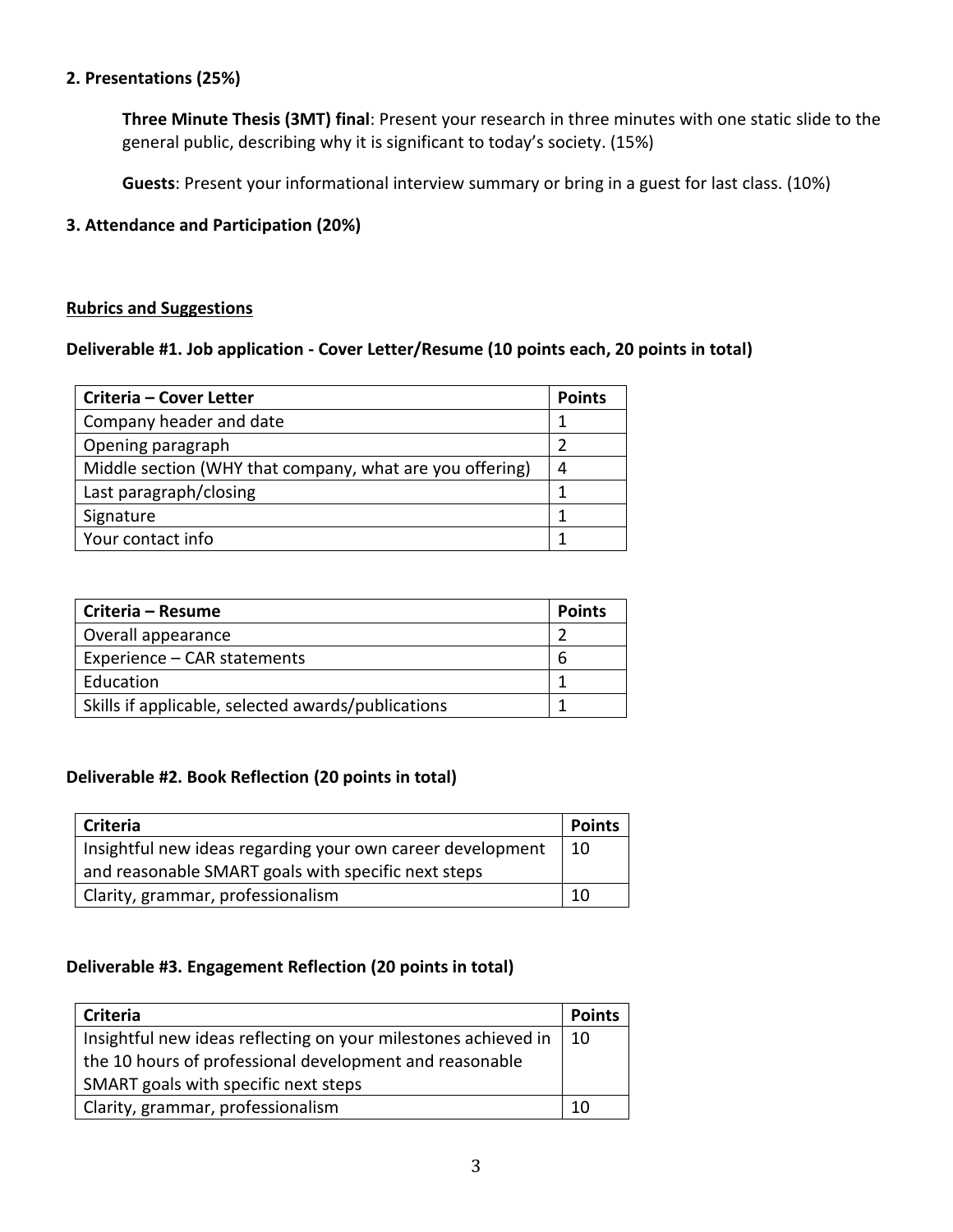# **Presentation #1. Three Minute Thesis (20 points in total)**

| <b>Criteria</b>                         | <b>Points</b> |
|-----------------------------------------|---------------|
| Clarity                                 |               |
| Time (between 2.5 minutes to 3 minutes) |               |
| Helpful illustration                    |               |
| Engagement                              |               |

1. Start with a story or a question. Here is a good example. "Do you know that your own immune cells fight cancer? Some of you may be walking around with cancer cells (pause) but are perfectly healthy because your own immune cells can overcome them. (Pause) My name is Nana Lee and I will tell you a David and Goliath story happening in our own bodies."

2. Do not use filler words such as "like, so, uhm, ok, right, uh." If you feel compelled to use them, just leave a slightly longer pause.

3. End with a pause and then "Thank-you."

4. Slide has a title on top, your name on the top right hand corner. No PIs, no institutions, no degrees.

5. Every word and picture should be pointed out and talked about. You should refer to your slide within the first 20 seconds, if not earlier, and continue on with the illustrations as visual aids. Minimize text.

6. Be confident, own the room with your story and your presence. You are the expert.

7. Best way to practice is to draw the slide as you tell the story like a chalk talk.

8. Abandon the notes and use cue words on the slide. A good series of illustrations will bring forth the story.

# **Presentation #2. Networking Event**

All students are to contact a professional who has the career you would perhaps explore after graduate school. Guests should be somebody who has been through the job application, interview process, landed their job and are now working professionals who are being remunerated for their work. Sources of potential guests: LinkedIn with keywords of your alumni department, network of your labmates, 10,000 Coffees, LSO, LSCDS.

You (not a friend) are to invite them to this networking event. If they do not respond in 2 weeks, ask with a gently reminder and if they do not write back, do not contact them again. Try to find someone else. Please email me your confirmed guest's name, degrees, job title and affiliation for the Networking Event.

If your guest cannot make it for this date, request an informational interview. Please prepare a two-minute presentation to summarize your informational interview experience during Class #6. Topics to include are how you contacted them, how they made their career transition, and what you thought of the whole experience. Enjoy the process!